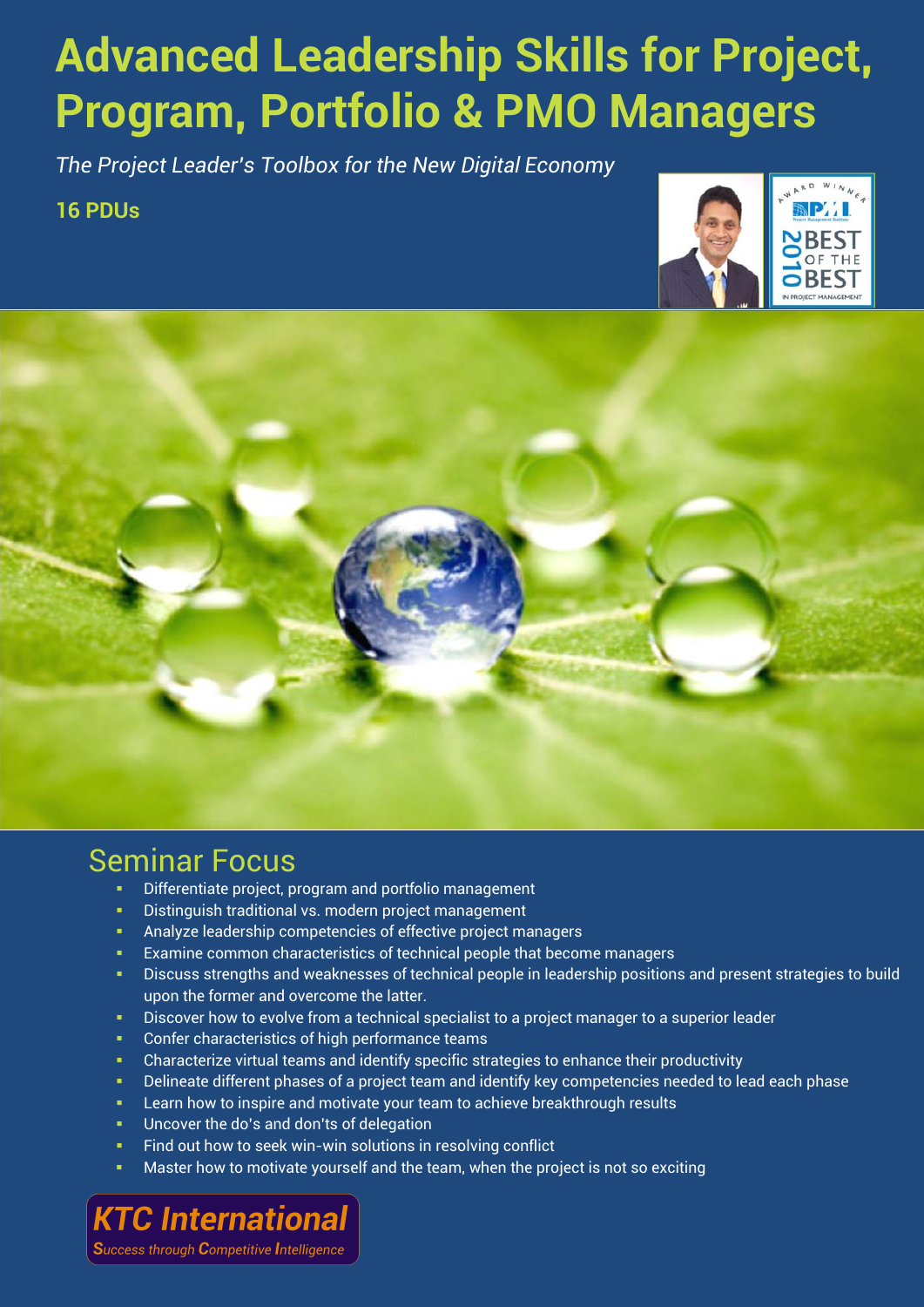### **OVERVIEW**

### **WHO SHOULD ATTEND**

Virtual teams, scarce resources, super-fast deadlines, demanding customers, hyper-competitive markets – these are the characteristics of today's projects that call for strong leadership from project managers as well as program, portfolio and PMO managers. Simply *managing* teams is not good enough anymore; leading them for exceptional results has become increasingly paramount in recent years. As leaders, you are held responsible to guide your teams towards not only successful project completion but also breakthrough innovations and ultimate achievement of organizational goals.

- **Project managers**
- **Functional managers that support project managers**
- **Project team leads**
- **Project managers seeking PMP certification**
- Professionals with a desire in project management career
- **Program managers managing project managers or multiple** projects
- **Project Portfolio managers**
- **PMO** managers/directors

### **BENEFITS OF ATTENDING**

This is not an ordinary leadership seminar. It is about the leadership skills that are absolutely critical to your success as a project, program, portfolio or PMO manager. It will help you evolve from being a technical specialist to a superior leader at lightning speed. The seminar consists of mini lectures, easy-tounderstand examples and application exercises. It is highly hands-on and interactive. You will learn industry best practices not only from an award-winning Seminar Leader but also from your peers from various industries attending the seminar.

#### **For certified PMPs attending this seminar awards 16 PDUs**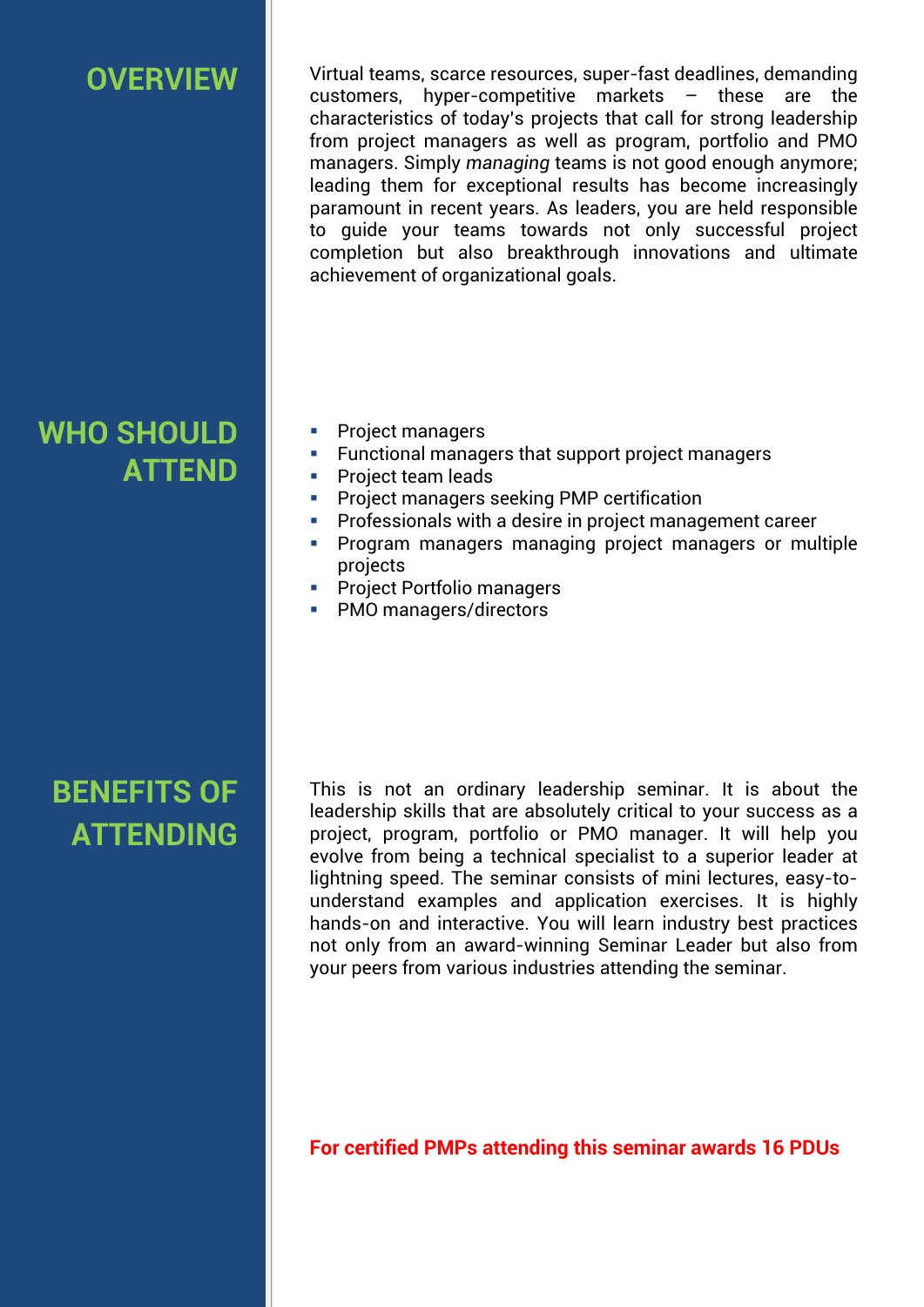## DAILY AGENDA | Day 1

| $09:00 - 09:30$ | <b>REGISTRATION &amp; WELCOME COFFEE</b>                                                                                                                                                                                                                                                                                                                                                                                           |
|-----------------|------------------------------------------------------------------------------------------------------------------------------------------------------------------------------------------------------------------------------------------------------------------------------------------------------------------------------------------------------------------------------------------------------------------------------------|
| $09:30 - 11:00$ | <b>SEMINAR OPENING</b>                                                                                                                                                                                                                                                                                                                                                                                                             |
|                 | Seminar objectives, outline and agenda<br>×.<br><b>Personal introductions</b><br>Ground rules<br>a.                                                                                                                                                                                                                                                                                                                                |
|                 | <b>SESSION 1: Leadership &amp; Management</b>                                                                                                                                                                                                                                                                                                                                                                                      |
|                 | Project, program and portfolio management<br>a.<br>Traditional vs. modern project management<br>$\mathcal{L}_{\mathcal{A}}$<br>Project leadership vs. project management<br>$\blacksquare$<br>Traditional vs. new paradigm of leadership<br>$\mathcal{L}_{\mathcal{A}}$<br>Leadership and the new PMBOK® 5 Guide<br>$\blacksquare$                                                                                                 |
| $11:00 - 11:30$ | <b>NETWORKING &amp; COFFEE-BREAK</b>                                                                                                                                                                                                                                                                                                                                                                                               |
| $11:30 - 13:00$ | <b>SESSION 2: Challenges of Technical People in Leadership Positions</b>                                                                                                                                                                                                                                                                                                                                                           |
|                 | Common characteristics of technical people<br>×<br>Transition from a technical specialist to a technical leader<br>$\mathcal{L}_{\mathcal{A}}$<br>Strengths and weaknesses of technical people that become project<br>×<br>managers<br>Building on strengths and overcoming weaknesses<br>×                                                                                                                                        |
| $13:00 - 14:00$ | <b>LUNCH</b>                                                                                                                                                                                                                                                                                                                                                                                                                       |
| $14:00 - 15:30$ | <b>SESSION 3: Leadership Competencies</b>                                                                                                                                                                                                                                                                                                                                                                                          |
|                 | Four dimensions of leadership<br>Key leadership competencies<br><b>Emotional intelligence</b><br>o.                                                                                                                                                                                                                                                                                                                                |
| $15:30 - 16:00$ | <b>NETWORKING &amp; COFFEE-BREAK</b>                                                                                                                                                                                                                                                                                                                                                                                               |
| $16:00 - 17:30$ | <b>SESSION 4: Building High Performance Project Teams</b>                                                                                                                                                                                                                                                                                                                                                                          |
|                 | Project team structures<br>$\mathcal{L}_{\mathcal{A}}$<br>Four phases of project teams<br>$\mathcal{L}_{\mathcal{A}}$<br>Characteristics of different phases of project teams<br>$\blacksquare$<br>Leading project teams through various phases<br>$\mathcal{L}_{\mathcal{A}}$<br>Characteristics of high performance teams<br>$\blacksquare$<br>Characteristics of virtual teams<br>$\blacksquare$<br>Leading virtual teams<br>×. |
| 17:30           | <b>END OF DAY 1</b>                                                                                                                                                                                                                                                                                                                                                                                                                |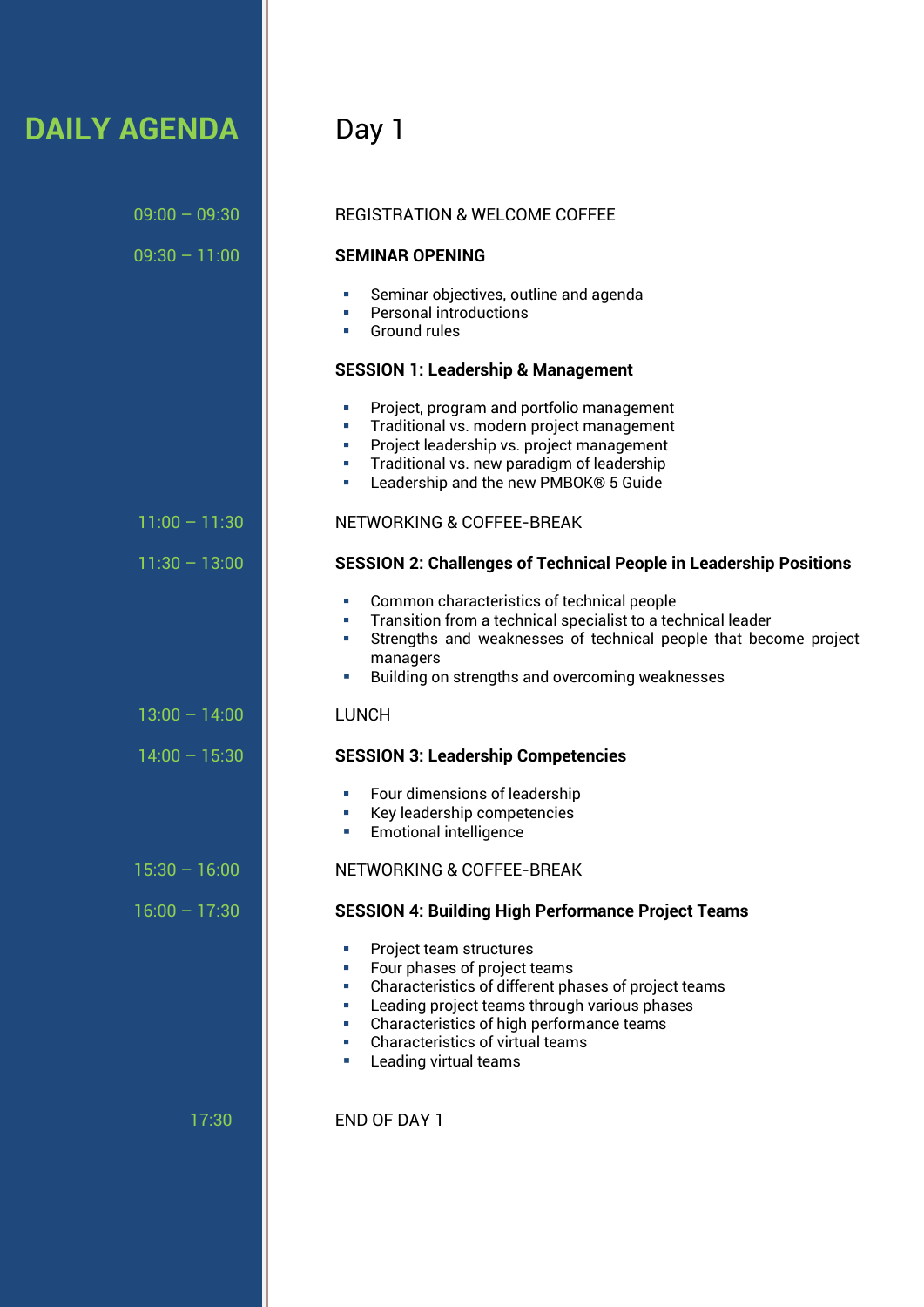### **DAILY AGENDA** Day 2

#### 09:00 – 09:30 REGISTRATION & WELCOME COFFEE

#### 09:30 – 11:00 **SESSION 5: Project Manager: The Great Communicator**

- Getting your point across in less than three minutes
- **Non-verbal communication**
- **EXECUTE:** Listening skills: How to be a better listener?
- **•** Communicating with difficult people
- $\blacksquare$  The Platinum Rule<sup>®</sup> of communication
- Communicating with people of different behavioral styles
- **Speaking the language of business**

#### 11:00 – 11:30 NETWORKING & COFFEE-BREAK

#### 11:30 – 13:00 **SESSION 6: Project Manager: The Chief Motivational Officer**

- **Motivating your team**
- **Team recognition**
- **Delegation skills**
- Coaching skills
- **Nurturing talent**

#### 13:00 – 14:00 **LUNCH**

#### 14:00 – 15:30 **SESSION 7: Conflict Management**

- **Barriers to conflict resolution**
- **Project manager's power bases in resolving conflict**
- **Negotiating for win-win solutions**

#### 15:30 – 16:00 NETWORKING & COFFEE-BREAK

#### 16:00 – 17:30 **SESSION 8: Closing**

- Lessons learned
- **Personal action plan**

#### 17:30 END OF SEMINAR & DELIVERY OF CERTIFICATES (16 PDUs)

|                                 | <b>KTC INTERNATIONAL</b>                                                            |
|---------------------------------|-------------------------------------------------------------------------------------|
|                                 | certify to all that                                                                 |
|                                 | Jane Smith                                                                          |
|                                 | has attended & successfully completed the<br>Leadership Skills for Project Managers |
|                                 | Training Course held on February 18-19, 2013 in Bucharest, RO                       |
| Prenticela                      | N411<br>KTC INTERNATIONAL: Garan Kestudayic                                         |
| TRAINER: Richard A. Graham, PMP |                                                                                     |